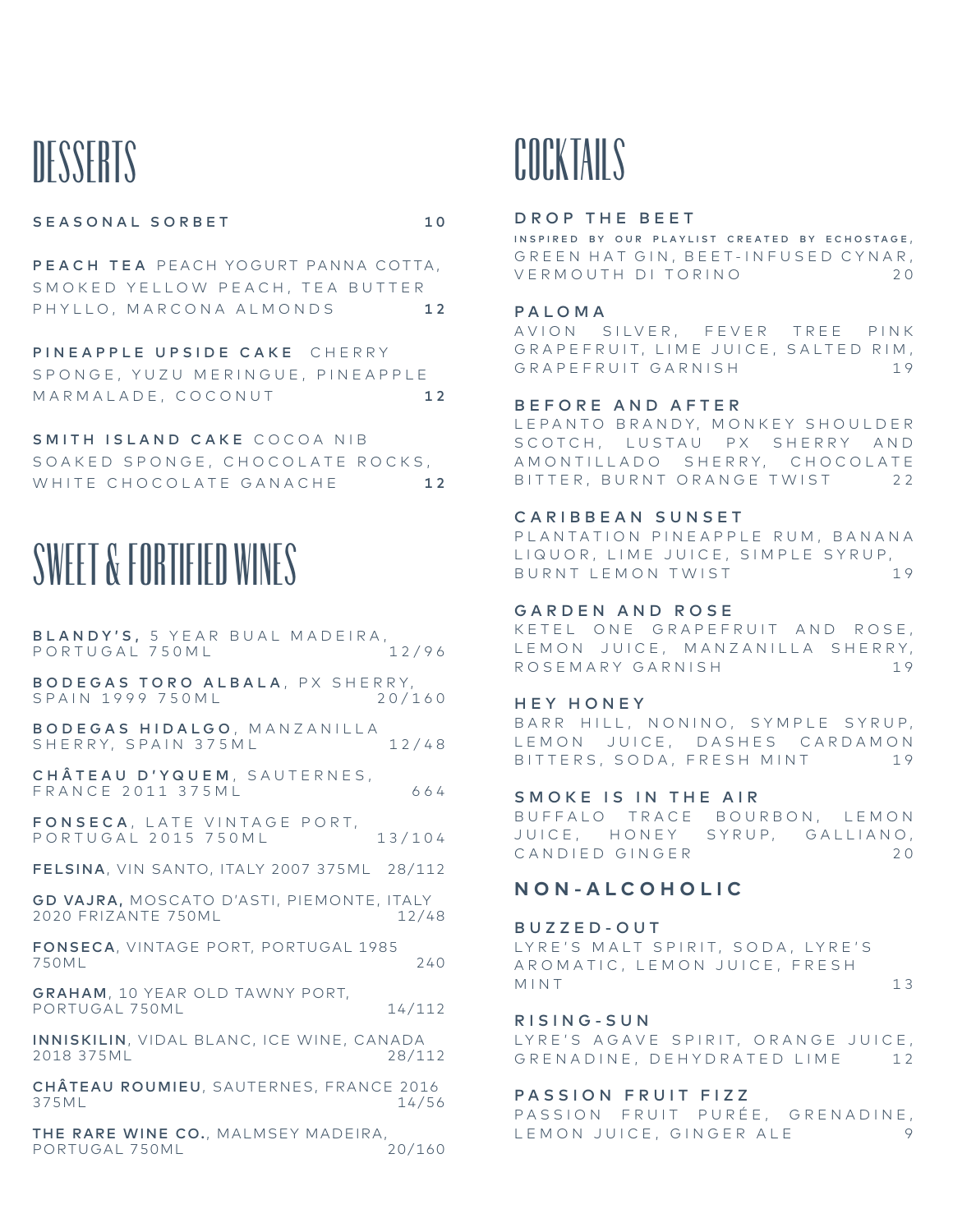# WINES BY THE GLASS

## SPARKLING

| 2012 VEUVE CLICQUOT<br>BRUT, LA GRANDE DAME, CHAMPAGNE, FR | 65/260 |
|------------------------------------------------------------|--------|
| NV VEUVE CLICQUOT<br>BRUT, YELLOW LABEL CHAMPAGNE, FR      | 30/120 |
| NV BOLLINGER<br>BRUT ROSE, CHAMPAGNE, FR                   | 50/200 |
| NV GRATIEN & MEYER<br>BRUT, ROSÉ, LOIRE, FR                | 16/64  |
| NV MIONETTO PROSECCO<br>BRUT, VENETO, IT                   | 12/48  |
| NV RUINART<br>BLANC DE BLANC, CHAMPAGNE, FR                | 40/160 |

## **WHITE**

| <b>BUGL</b>                                                   |       |
|---------------------------------------------------------------|-------|
| 2020 CANTINA TRAMIN KELLEREI<br>PINOT BIANCO, SUDTIROL, ITALY | 16/64 |
| 2019 TERLATO<br>PINOT GRIGIO, FRIULI, ITALY                   | 15/60 |
| 2018 SELBACH OSTER 'KABINETT'<br>RIESLING, MOSEL, GERMANY     | 17/68 |
| 2020 LICIA<br>ALBARIÑO, RÍAS BAIXAS, SPAIN                    | 14/56 |
| 2021 LANGLOIS-CHATEAU<br>SAUVIGNON BLANC, SANCERRE FRANCE     | 20/80 |
| 2018 SANFORD<br>CHARDONNAY, STA RITA HILLS, CALIFORNIA        | 22/88 |

## **NUSE**

2020 WHISPERING ANGEL 16/64 GRANCHE, CÔTES DE PROVENCE, FRANCE



| WHITE TEA              |                |
|------------------------|----------------|
| SILVER LEAF            | 30             |
| ORGANIC JASMINE PEARLS | 2.5            |
|                        |                |
|                        |                |
| <b>GREEN TEA</b>       |                |
| FIORAL JASMIN          | 8              |
| SENCHA FUKUJYU CHA     | 10             |
| CHERRY BLOSSOM         | 12             |
|                        |                |
|                        |                |
| <b>OOLONG TEA</b>      |                |
| IRON GODDESS OF MERCY  | 25             |
|                        |                |
| <b>BLACK TEA</b>       |                |
|                        | 8              |
| FLOWERY FARI GREY      |                |
| FNGIJSH BRFAKFAST      | 8              |
| ORGANIC ASSAM          | 10             |
| <b>BC FORESTEA</b>     | 1 <sub>0</sub> |
|                        |                |

| DARK TEA       |    |
|----------------|----|
| PU-ERH TOU CHA | 22 |

## HERBAL TEA

| MOUNTAIN BERRY     |                         |    |
|--------------------|-------------------------|----|
|                    | ORGANIC PFPPFRMINT      | 8. |
| ORGANIC CHAMOMII F |                         | 8. |
|                    | ORGANIC VANILLA ROOIBOS |    |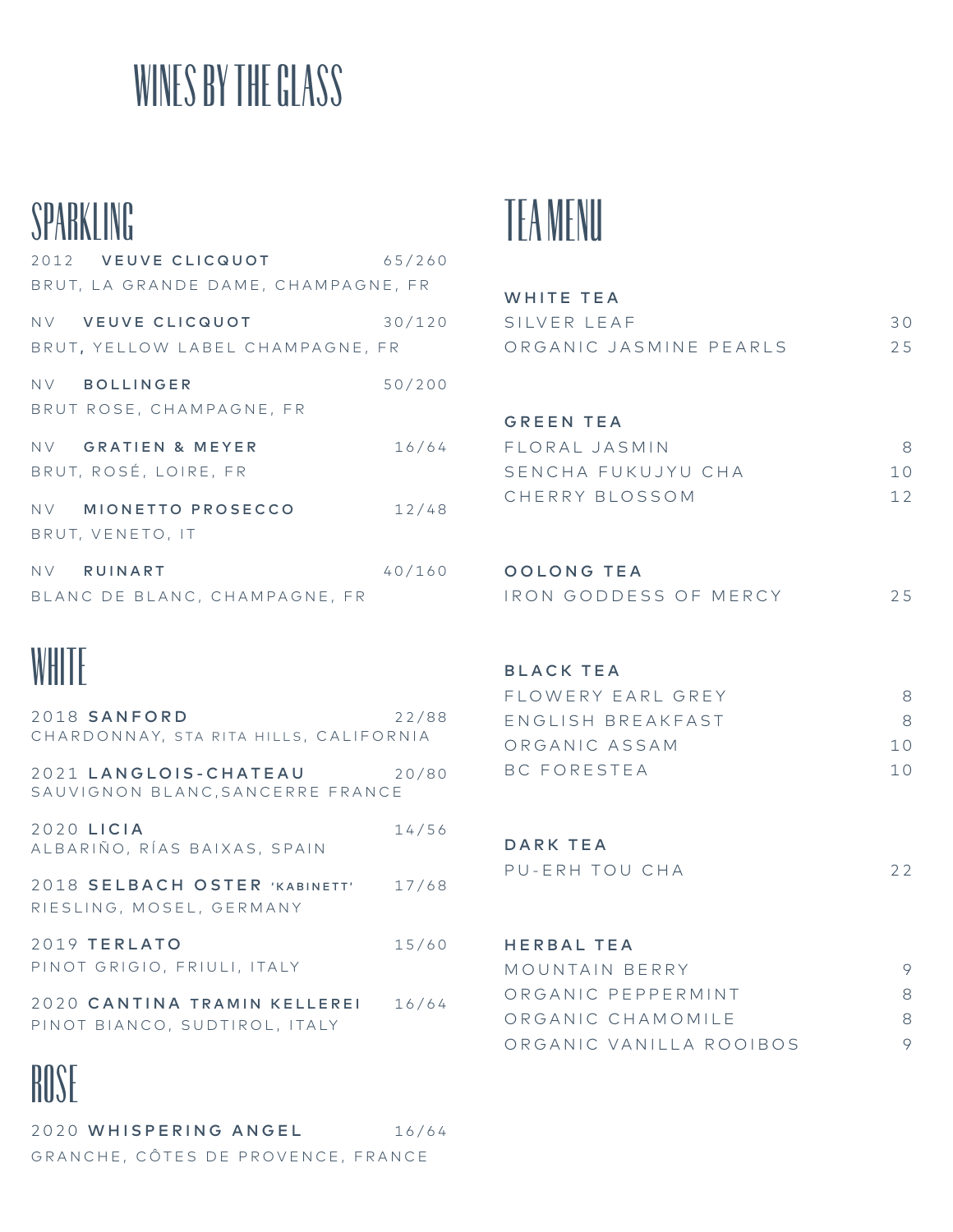# A BIT OF BACKGROUND

AS WITH WINE, TEA'S CHARACTER IS DETERMINED GREATLY BY SUBTLE DIFFERENCES IN SOIL, CLIMATE, AND ELEVATION. THE COMBINATION OF COOL NIGHTS, DRY WEATHER, AND BRIGHT SUNNY DAYS PROVIDE THE OPTIMAL CONDITIONS FOR GROWING T E A .

THIS TYPE OF CLIMATE FORCES THE TEA BUSH TO EXPEND ITS ENERGY IN THE GROWTH OF NEW SHOOTS. THE FINEST TEA COMES FROM GARDENS OF HIGH ELEVATION, WHERE COOLER TEMPERATURES SLOW LEAF GROWTH, PRODUCING LEAVES WITH A MORE CONCENTRATED FLAVOR AND AROMA.

THE METHOD OF HARVESTING AND TREATMENT CONTRIBUTE TO EACH T E A ' S DISTINCTIVE SIGNATURE. THE BEST TEA IS PICKED ENTIRELY BY HAND, AND ONLY THE BUD AND TOP ONE OR TWO LEAVES ARE PLUCKED.

## RED

2018 BODEGAS NORTON 'RESERVA' 14/56 MALBEC, MENDOZA, ARGENTINA 2010 CHATEAU FONREAUD 24/96 CABERNET SAUVIGNON, BORDEAUX, FRANCE 2019 CONN CREEK 25/100 CABERNET SAUVIGNON, NAPA VALLEY, CA 2020 DAOU 17/68 CABERNET SAUVIGNON, PASO ROBLES, CA 2019 DOMAINE DE LA CHANTELEUSERIE 16/64

CABERNET FRANC, BOURGUEIL, FRANCE 2019 MICHEL MAGNIEN 22/88

PINOT NOIR, BURGUNDY, FRANCE

2015 FINCA NUEVA 'RESERVA' 18/72 TEMPRANILLO, RIOJA, SPAIN

2020 G.D. VAJRA 18/72 BARBERA D'ALBA, PIEDMONT, ITALY

2019 PONZI "TAVOLA" 18/72 PINOT NOIR, WILLAMETTE VALLEY, OR